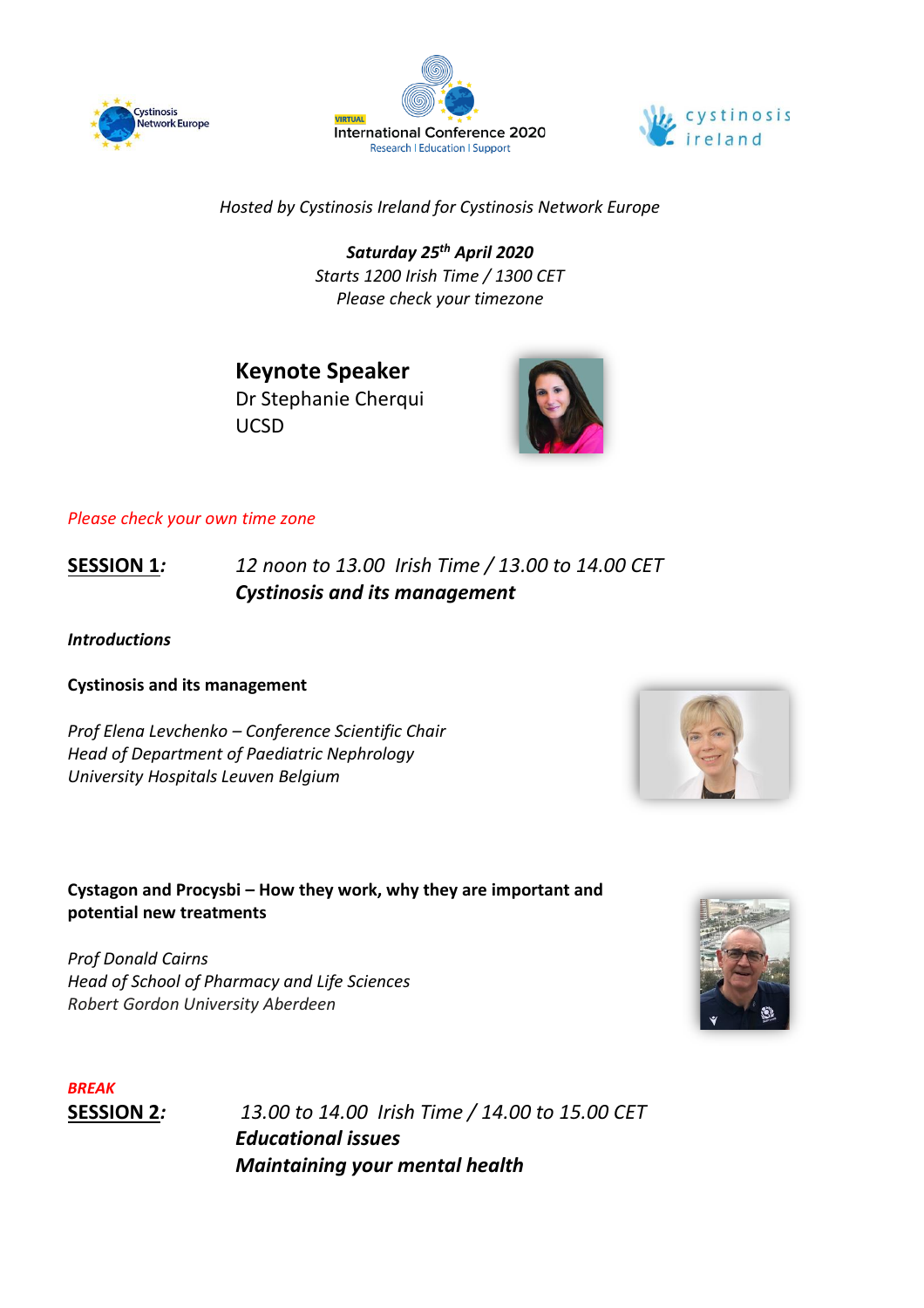





#### **Working with schools - a shared language for cystinsois**

*Dr Joyce Senior Educational Psychologist; Asst Professor of Education and Director; Professional Doctorate in Educational Psychology University College Dublin*

#### **Maintaining your mental health - for people with cystinosis and for carers**

*Dr Siobhán MacHale Consultant Liaison Psychiatrist; Dept of Psychiatry Beaumont Hospital Senior Lecturer RCSI Dublin*

## *BREAK*

# **SESSION 3***: 14.00 to 1500 Irish Time / 15.00 to 16.00 CET The Eyes*

#### **Ocular complications of cystinosis**

*Dr Rachel Bishop, MD, MPH, Staff Ophthalmologist (contractor) National Eye Institute, National Institutes of Health, Bethesda, Maryland,* 

# **A possible new method of delivery cysteamine to the eyes**

*Dr Anuj Chauhan Department Head of Chemical and Biological Engineering; Colorado School of Mines*





**SESSION 4***: 15.00 to 16.00 Irish Time/ 16.00 to 17.00 CET Muscles and Bones*



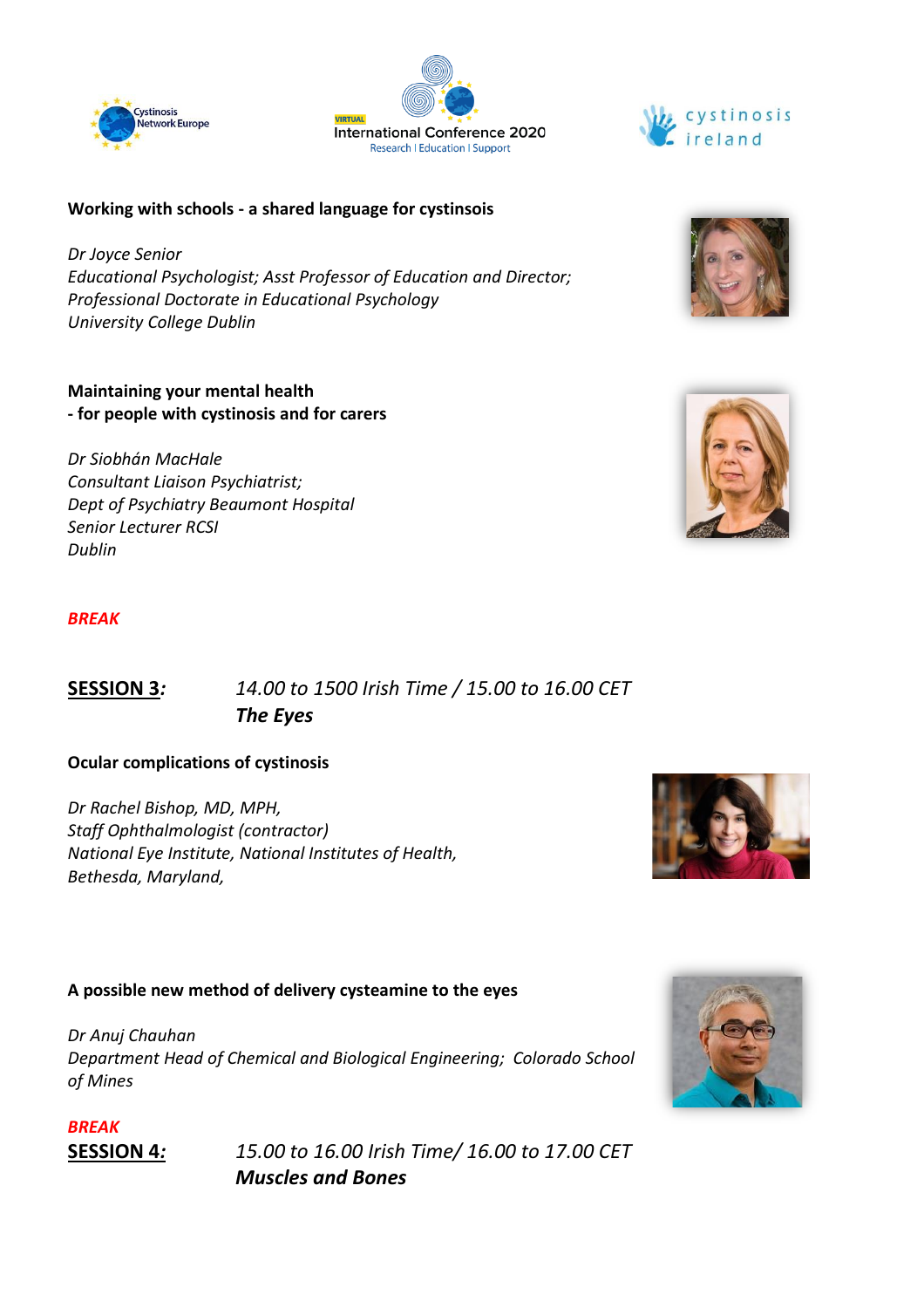





#### **The emerging concept of 'cystinosis metabolic bone disease'**

Prof Justine Bacchetta, MD, PhD Professor of Pediatrics, Head of the Pediatric Nephrology and Rhumatology Unit, Vice Chair of the Department of Pediatrics, INSERM Research Unit 1033, Lyon University Hospitals

#### **Benefit of exercise in cystinosis, some exercises to do at home to keep muscles healthy and new research on Galileo training boards for cystinosis**

*Christian Köppl Physiotherapist at the Centre of Social Paediatrics in Traunstein, Germany*.

*BREAK*



## **Kidney Transplant: planning, procuring and preservation**

*Prof Paul Grimm Professor of Pediatrics; Medical Director, Pediatric Kidney Transplant Program; Dept of Pediatric Nephrology Lucile Packard Children's Hospital; Stanford University School of Medicine*





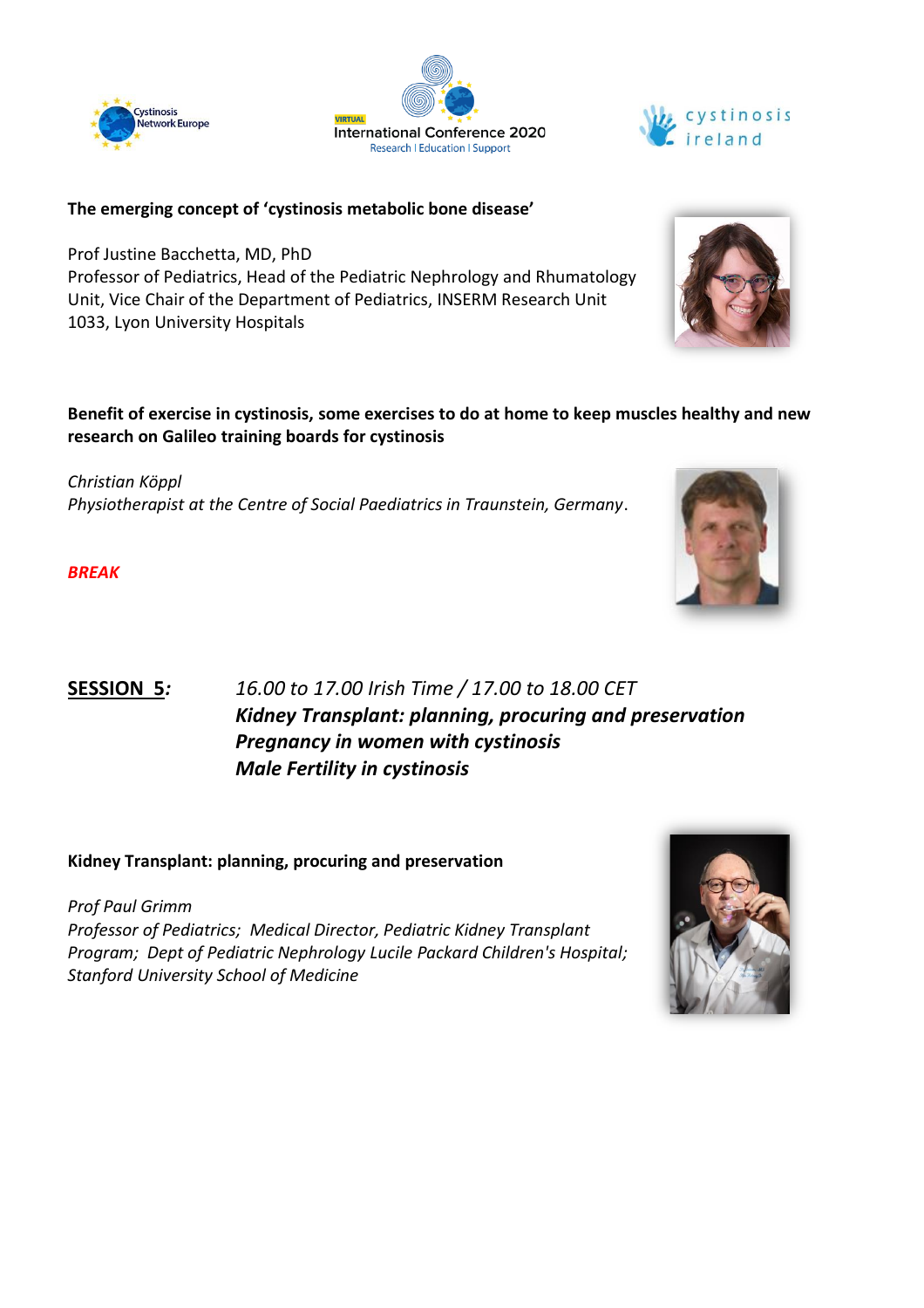





#### **Pregnancy in women with cystinosis**

*Dr Aude Servais Senior Nephrologist Dept of Adult Nephrology and Transplantation Necker Hospital France*

#### **Male fertility in cystinosis**

*Dr Ahmed Reda KU Leuven Belgium*



#### *BREAK*

# **SESSION 6***: 17.15 to 18.45 Irish Time / 18.15 to 19.45 CET* **Latest Research in Cystinosis**

**Overview of the Latest Research**

*Dr Patrick Harrison Department of Physiology University College Cork*



# **KEYNOTE ADDRESS** 17.30 Irish time/ 18.30 CET



**Clinical Trial for Autologous Transplantation of Gene-Corrected Hematopoietic Stem Cells for Cystinosis**

*Dr Stephanie Cherqui Associate Professor in Department of Pediatrics Division of Genetics, University of California San Diego*